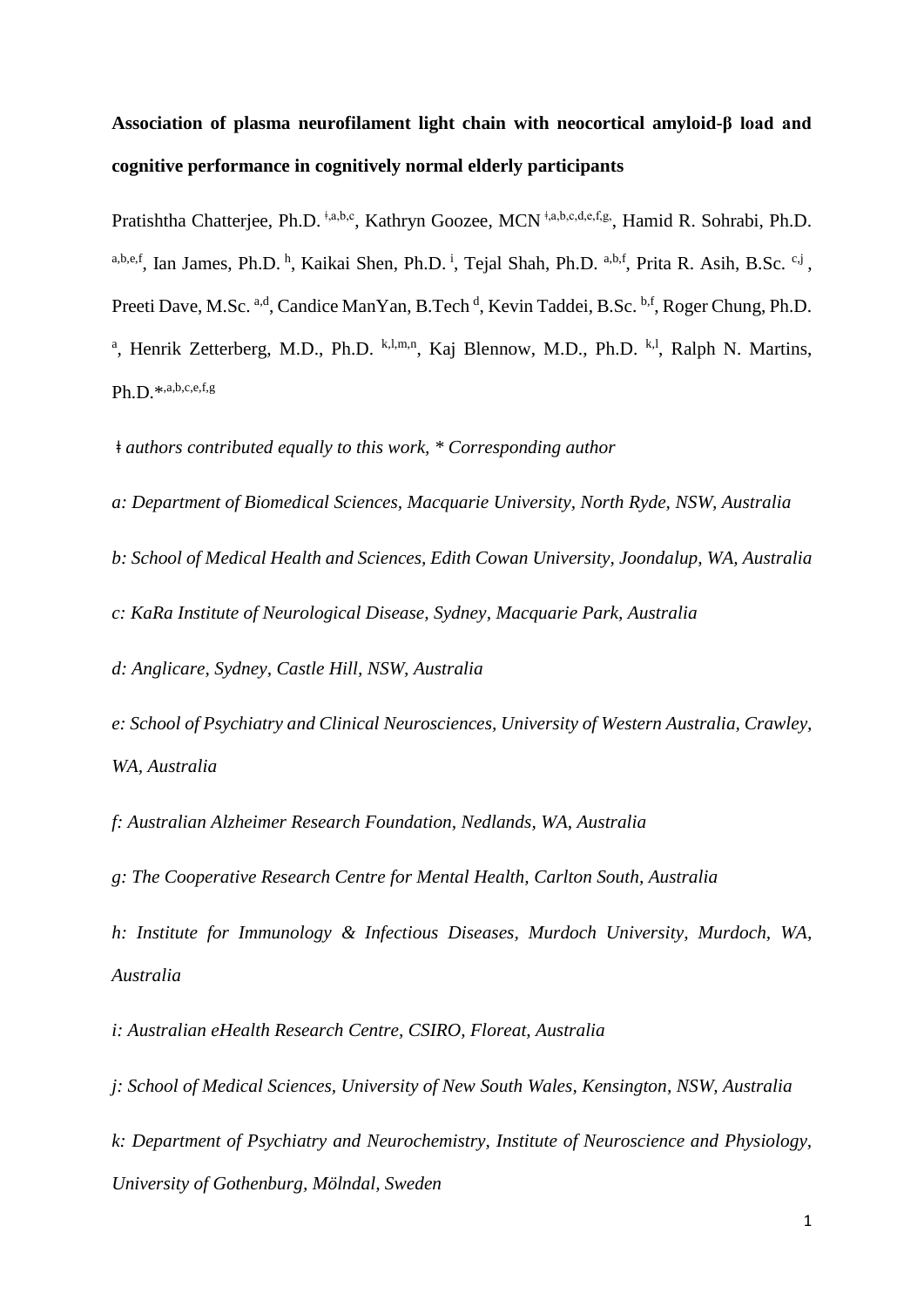*l: Clinical Neurochemistry Laboratory, Sahlgrenska University Hospital, Mölndal, Sweden m: Department of Molecular Neuroscience, UCL Institute of Neurology, Queen Square, London, United Kingdom*

*n: UK Dementia Research Institute at UCL, London, United Kingdom*

**Contact information of corresponding author:** Professor Ralph N. Martins, School of Medical Science, Edith Cowan University, 270 Joondalup Drive, Joondalup, WA 6027, Australia, email: [r.martins@ecu.edu.au.](mailto:r.martins@ecu.edu.au) Telephone: (61 8) 6304 5456; Facsimile: (61 8) 6304 5851.

**Keywords:** Alzheimer's disease, preclinical Alzheimer's disease, neurofilament light chain, neocortical amyloid-β, positron emission tomography, magnetic resonance imaging, blood biomarkers

**Abbreviations:** Alzheimer's disease, AD; apolipoprotein E gene, *APOE;* cerebrospinal fluid, CSF; memory assessment clinic – questionnaire, MAC-Q; mild cognitive impairment, MCI; mini mental state examination, MMSE; Montreal cognitive assessment, MoCA; neocortical amyloid-β load, NAL; neurofilament light chain, NFL; positron emission tomography, PET; standard uptake value ratio, SUVR; subjective memory complainers, SMC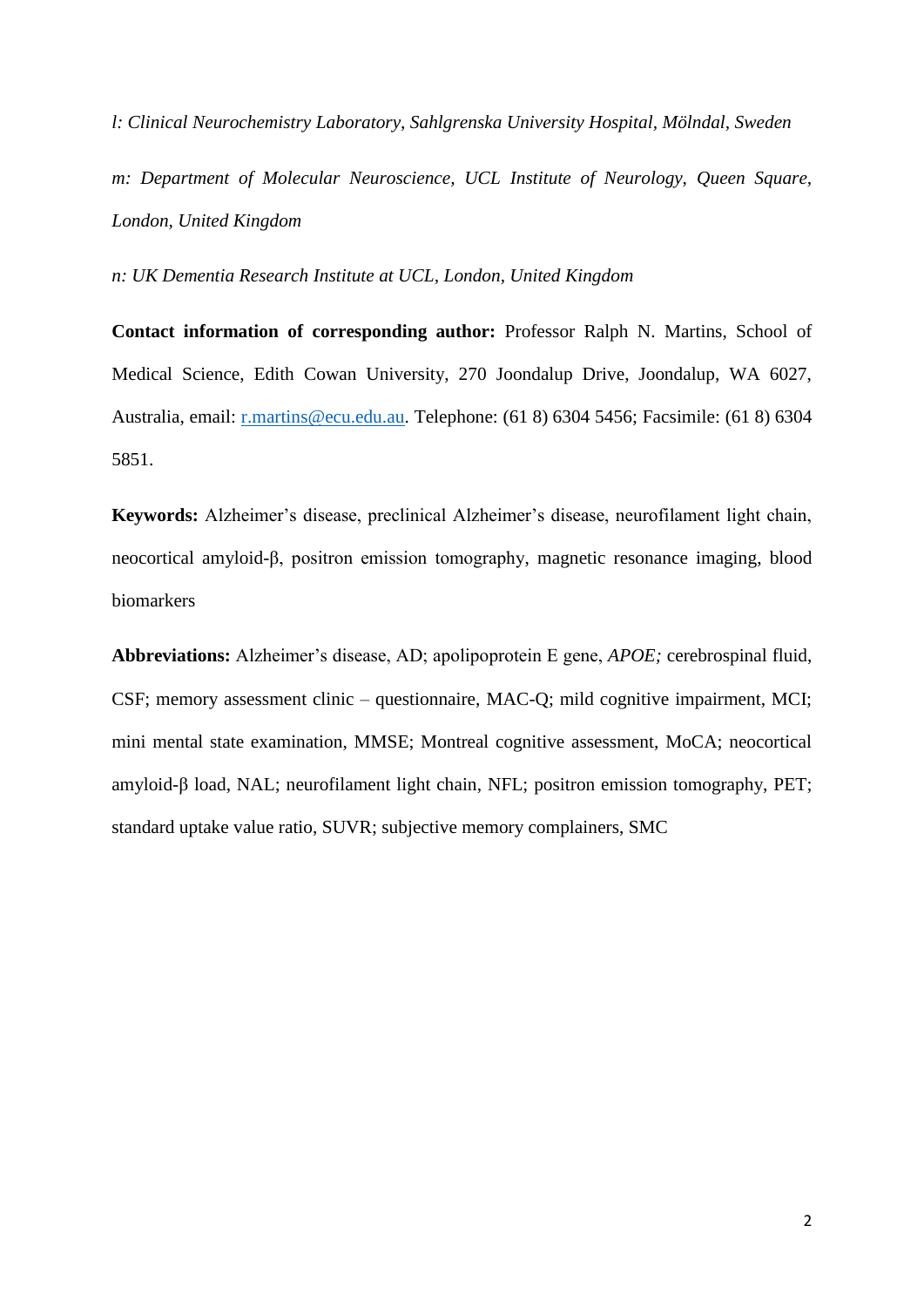#### **Abstract (250/(250 words max))**

**Background**: Neurofilament light chain (NFL), an axonal cytoskeletal protein reported to maintain neuronal integrity, is elevated in the cerebrospinal fluid and blood in Alzheimer's disease (AD).

**Objective**: Investigate the association of plasma NFL with preclinical-AD features, such as high neocortical amyloid-β load (NAL) and subjective memory complaints, and cognitive performance in cognitively normal older adults.

**Methods**: Plasma NFL concentrations were measured employing the single molecule array (Simoa) platform in participants from the KARVIAH cohort, aged 65-90 years. Participants underwent a battery of neuropsychological testing to evaluate cognitive performance and were categorised as low NAL (NAL-,  $n=65$ ) and high NAL (NAL+,  $n=35$ ) assessed via positron emission tomography, and further stratified into subjective memory complainers (SMC; nNAL-=51, nNAL+=25) and non-SMC (nNAL-=14, nNAL+=10) based on the Memory Assessment Clinic–Questionnaire (MAC-Q).

**Results**: Plasma NFL inversely correlated with global cognition, verbal and visual episodic memory and, executive function and working memory. No significant difference in NFL was observed between NAL+ and NAL- participants, however within *APOE*ε4 non-carriers, higher NAL was observed in individuals with NFL concentrations within quartiles3 and 4(vs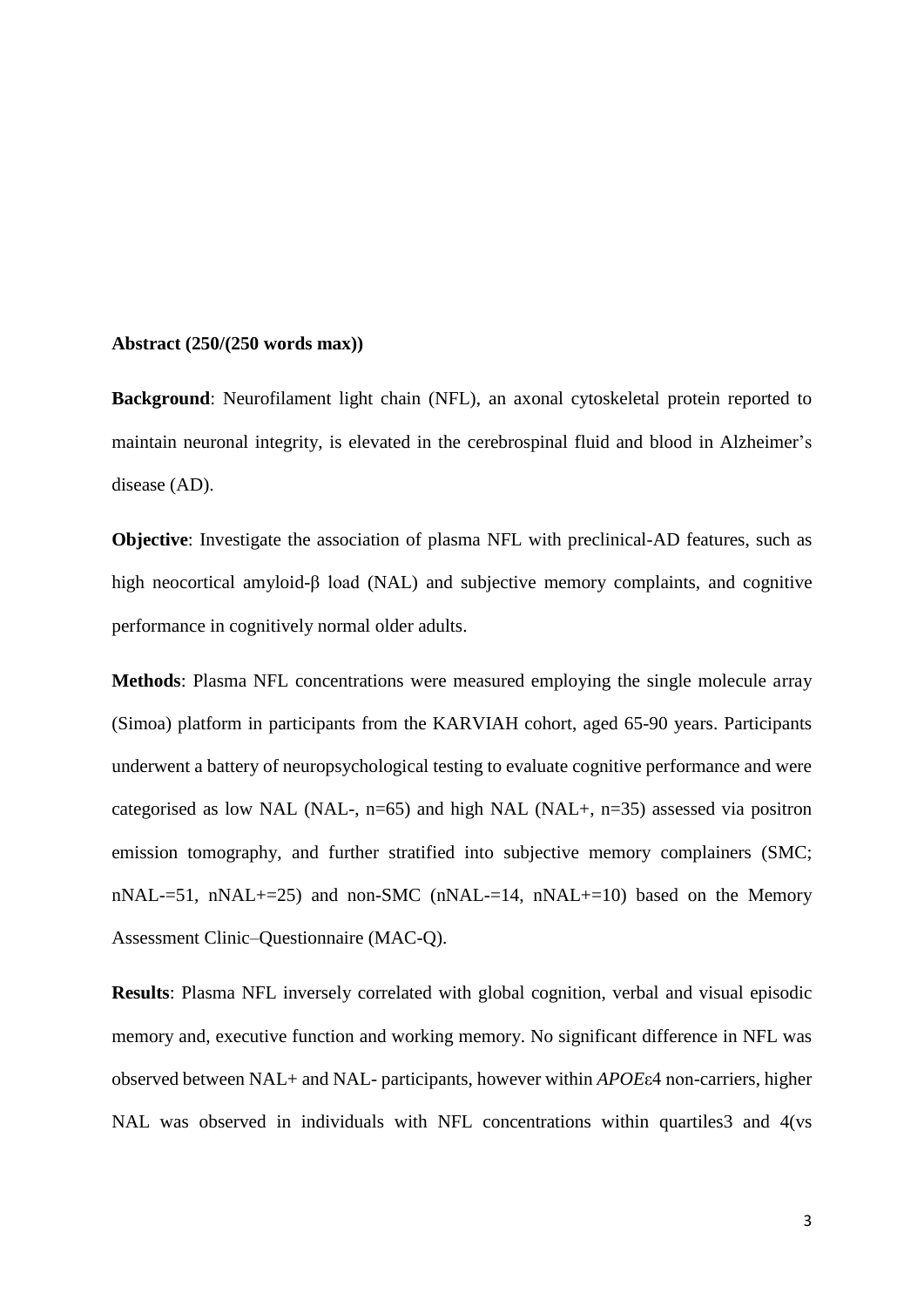quartile1). Additionally, within the NAL+ participants, SMC had a trend of higher NFL compared to non-SMC.

**Conclusion**: Plasma NFL is inversely associated with cognitive performance in elderly individuals. While plasma NFL may not reflect NAL in individuals with normal global cognition, the current observations indicate that it may be used to track onset of axonal injury in NAL+ individuals. It could thus potentially serve as a biomarker to tell when amyloid pathology has entered the neurotoxic phase.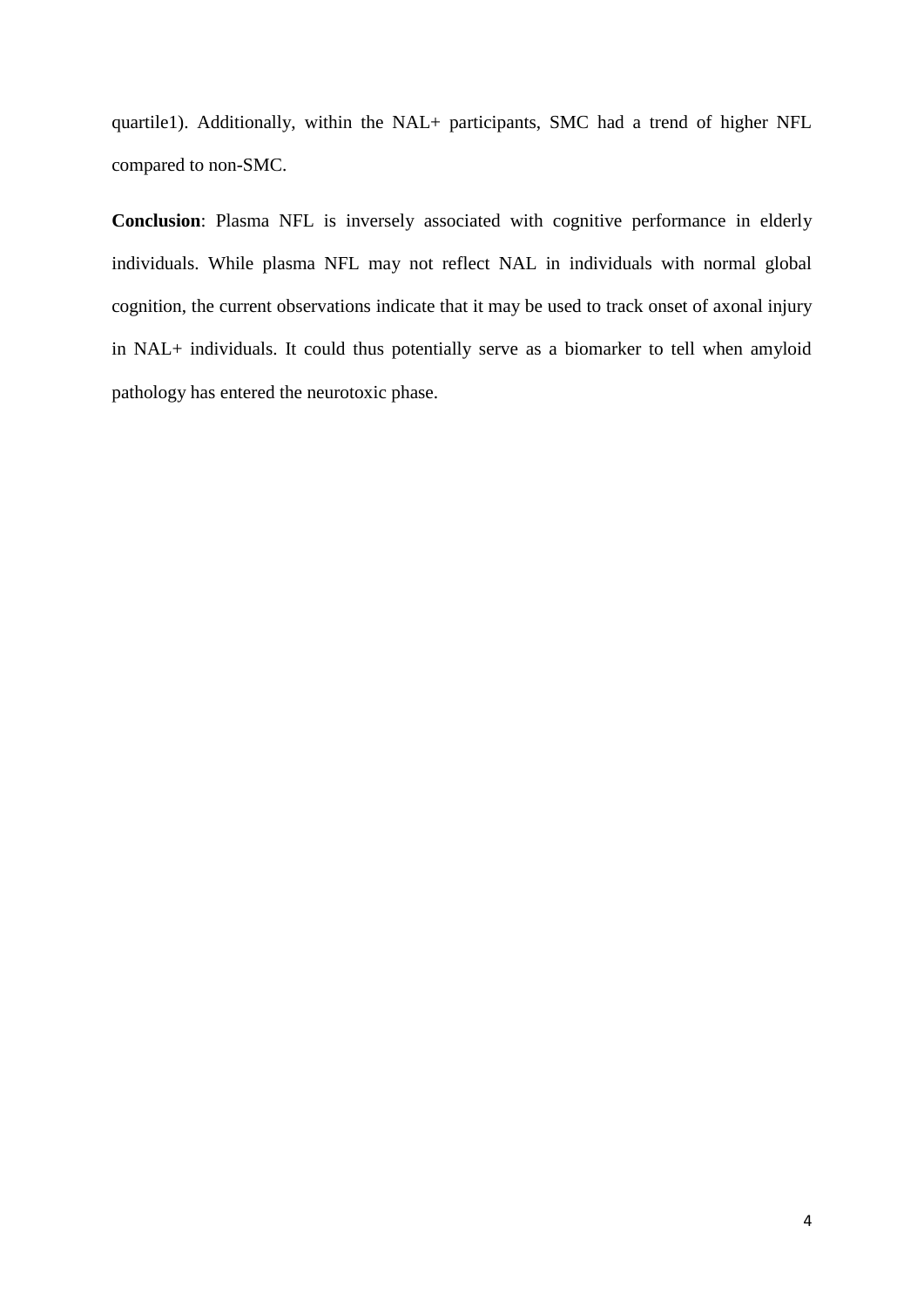## **Introduction**

Neurofilament (NF) is a crucial axonal cytoskeletal component comprising three subunits, namely, neurofilament light chain (NFL), neurofilament medium chain (NFM) and neurofilament heavy chain (NFH) [1]. The disruption of NF in neuronal damage occurring within neurodegenerative conditions, results in the release of NF into the cerebrospinal fluid (CSF) [2]; consequently giving rise to elevated NFL concentrations in the CSF, as has been reported in Alzheimer's disease (AD) [3] and other neurodegenerative diseases [4-7].

With the invasive nature of CSF collection via lumbar puncture, the potential of employing NFL as a biomarker for disease diagnosis or progression, and possibly for screening, further drove the investigation of blood NFL alterations, in disease [2, 8-10]. Employing the Alzheimer's Disease Neurodegenerative Initiative (ADNI) cohort, Mattsson and colleagues reported significantly higher plasma NFL in AD and mild cognitively impaired (MCI) patients compared to controls [11]. Additionally, higher plasma NFL has been associated with compromised cognition and hippocampal atrophy both cross-sectionally and longitudinally. Furthermore, plasma NFL was inversely associated with brain glucose metabolism, longitudinally in the same highly characterized ADNI cohort [11]. More recently, a study conducted on autosomal dominant Alzheimer's disease (ADAD) families found that plasma NFL was higher in the asymptomatic mutation carriers (aMC) and symptomatic mutation carriers (sMC) compared to their non-carrier (NC) relatives, wherein plasma NFL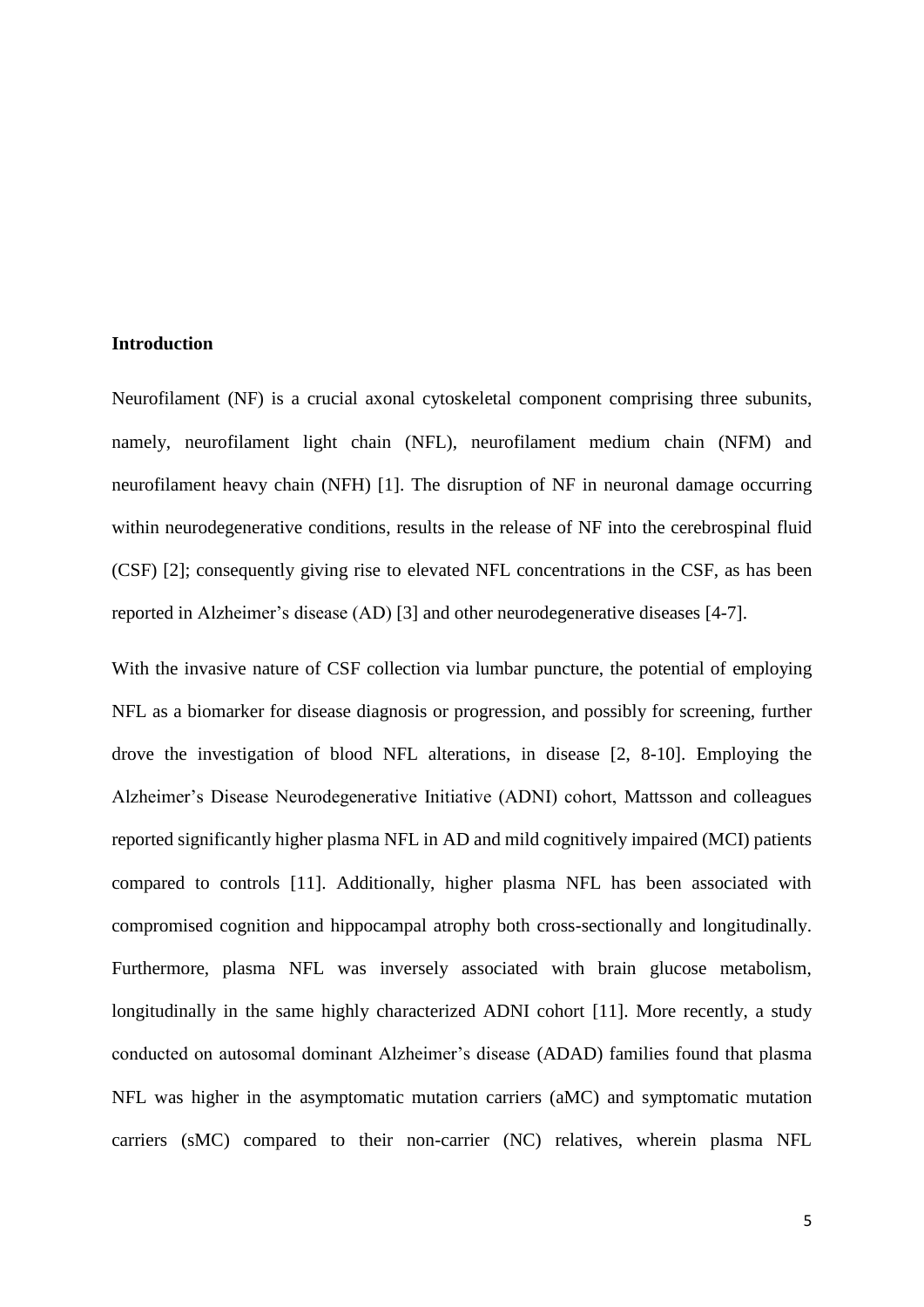concentrations were reported to be about 1.3-fold higher in aMC and 3.6-fold higher in sMC [12].

However, plasma NFL in individuals with preclinical AD prior to cognitive impairment, characterised by neocortical amyloid-β load (NAL) measured via positron emission tomography (PET) and subjective memory complaints, has not been investigated previously. Furthermore, the association between plasma NFL and cognitive performance in cognitively normal elderly individuals has also not been examined.

Therefore, the current study investigated the association between plasma NFL and NAL, employing a standard uptake value ratio (SUVR) cut-off value of 1.35, categorising study participants as high NAL (SUVR≥1.35; NAL+) and low NAL (SUVR<1.35; NAL-), given that the aberrant build-up of NAL begins as early as two decades prior to the clinical manifestation of AD [13]. Based on the Memory Assessment Clinic–Questionnaire (MAC-Q) [14], NAL+ participants were further categorised into subjective memory complainers (SMC) and noncomplainers (non-SMC) to examine NFL alterations within the preclinical cohort subset at highest risk of AD (NAL+ SMC). The current study also examined whether plasma NFL levels inversely correlated with cognitive performance within cognitively normal elderly individuals. Our investigations were therefore aimed at gaining better insight into whether axonal injury, reflected by increased plasma NFL, is present in the early pathogenesis of AD.

## **Methods**

## *Participants*

Study participants belonged to the Kerr Anglican Retirement Village Initiative in Ageing Health (KARVIAH) cohort, at baseline. All participants were residents of Anglicare, New South Wales, Australia.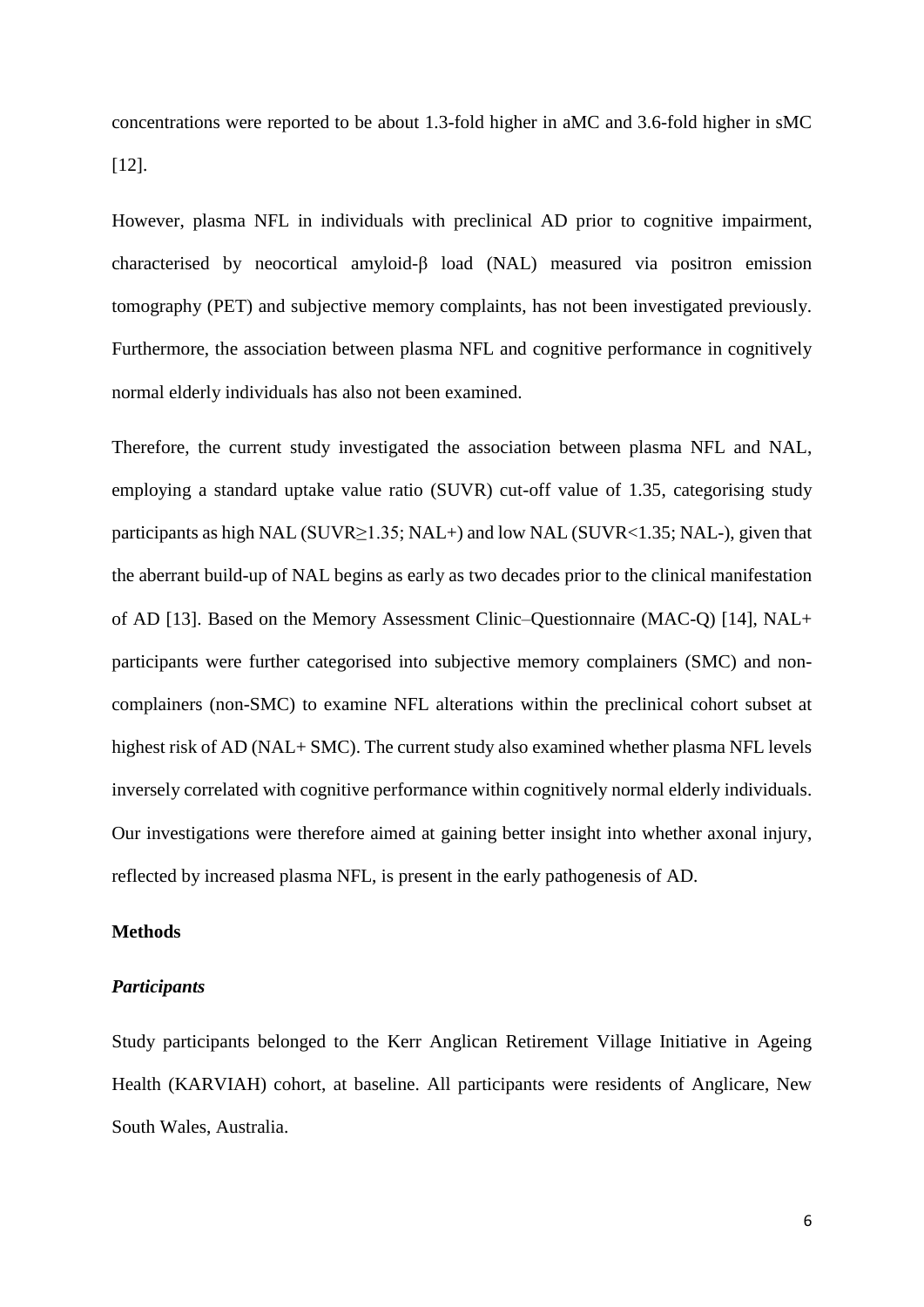Cohort volunteers (N=206) were required to meet the set screening inclusion and exclusion criteria to be eligible for the KARVIAH cohort. Briefly, the inclusion criteria for the KARVIAH cohort comprised an age range of 65-90 years, good general health, no known significant cerebral vascular disease, fluent in English, adequate/corrected vision and hearing to enable testing, no objective cognitive impairment as screened by a Montreal Cognitive Assessment (MoCA) score  $\geq$ 26. MoCA scores lying between 18-25 were assessed on a case by case basis by the study neuropsychologist following stratification of scores according to age and education [15]. The exclusion criteria comprised, the diagnosis of dementia based on the revised criteria from the National Institute on Aging - Alzheimer's Association [16], presence of acute functional psychiatric disorder (including lifetime history of schizophrenia or bipolar disorder), history of stroke, severe or extremely severe depression (based on the depression, anxiety, stress scales; DASS) and uncontrolled hypertension (systolic BP > 170 or diastolic BP  $> 100$ ).

One hundred and five participants out of the 134 volunteers meeting the inclusion/exclusion criteria, underwent neuroimaging, neuropsychometric evaluation and blood collection, as the remaining either declined undergoing neuroimaging or withdrew from the study. Within these 105 participants, 100 participants were considered to have normal global cognition based on their Mini-Mental State Examination score [17] (MMSE  $\geq$ 26), and were included in the current study. Plasma NFL concentrations were reported in all 100 participants considered to have normal global cognition. All volunteers provided written informed consent prior to participation, and the Bellberry Human Research Ethics Committee, Australia, provided approval for the study.

## *Evaluation of neocortical amyloid-β load via PET*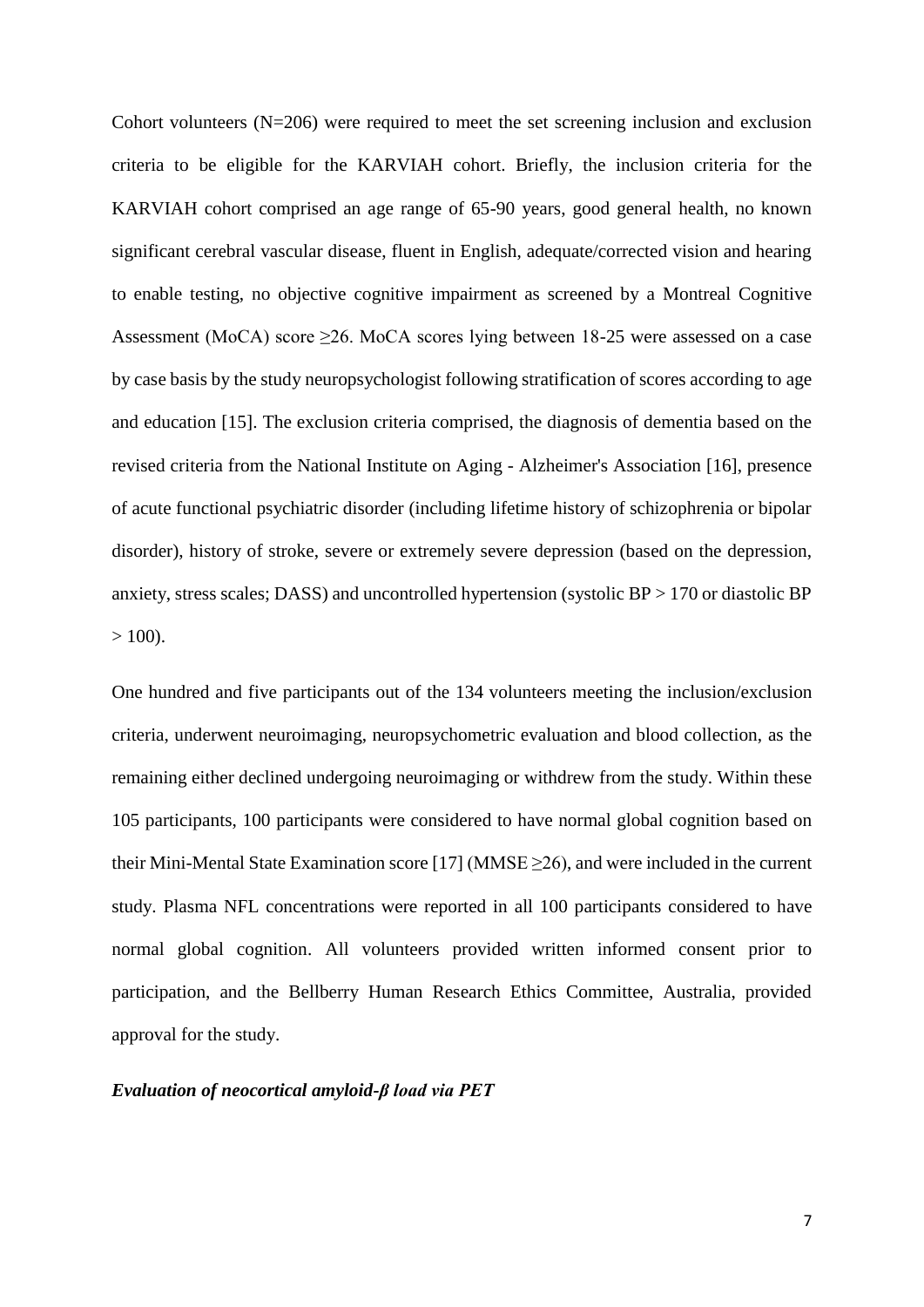All study participants were imaged within three months of blood collection. Participants underwent positron emission tomography (PET) using ligand  $^{18}$ F-Florbetaben (FBB) at Macquarie Medical Imaging in Sydney. Participants were administered an intravenous bolus of FBB slowly over 30s, while in a rested position. Images were acquired over a 20 min scan, in 5 min acquisitions, beginning 50 min post injection. Neocortical amyloid-β load was calculated as the mean SUVR of the frontal, superior parietal, lateral temporal, lateral occipital, and anterior and posterior cingulate regions using image processing software, CapAIBL [18, 19].

## *Blood collection, APOE genotyping, measurement of plasma NFL*

All study participants fasted for a minimum of 10 hours overnight prior to blood withdraw employing standard serological methods and processing [20]. Apolipoprotein E (*APOE)* genotype was determined from purified genomic DNA extracted from 0.5 ml whole blood as previously described [20].

Plasma NFL concentrations were measured employing the ultra-sensitive single-molecule array (Simoa) platform [10, 11]. Calibrators were run in duplicates and samples were run in singlicates with a 4-fold dilution. Two quality control (QC) levels were run in duplicates at the beginning and the end of each plate. For QC with concentration 12.1 pg/mL, repeatability and intermediate precision were 20.2 % while for QC with concentration 155.8 pg/mL, repeatability was 14.6 % and intermediate precision was 14.9 %. The lowest limit of quantification was 6 pg/mL.

## *Neuropsychological tests*

All study participants underwent a comprehensive battery of neuropsychological testing. The full battery comprised the MoCA [15], MMSE [17], MAC-Q [14], Rey Auditory Verbal Learning Test (RAVLT) [21], Logical Memory (LM) I and II (WMS‐III; Story A only) [22],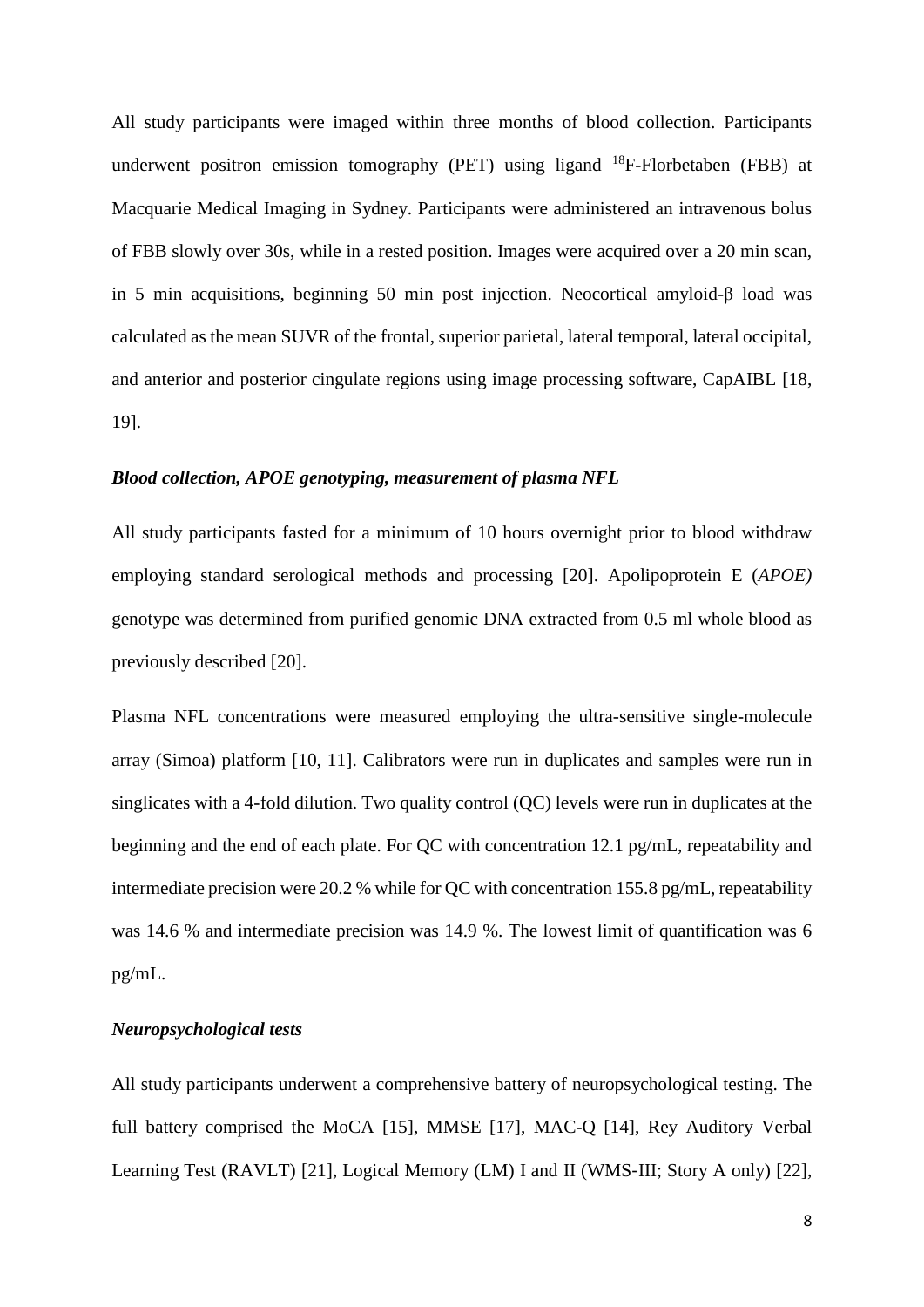Rey Complex Figure Test (RCFT)[23], Wechsler Adult Intelligence Scale – Third edition (WAIS–III) Digit Span [24], WAIS–III Digit Symbol Substitution Test (DSST) [25], D-KEFS Category Fluency (Boys Names) and Switching (Fruits and Furniture) Tasks [26], Controlled Oral Word Association Test [27], Stroop Test (Victoria version) [28], the Boston Naming Test [29], Wechsler Test of Adult Reading [30] and the DASS [31]. Composite scores were generated for verbal and visual episodic memory and for working memory and executive function. The verbal and visual episodic memory composite score was created from the mean of the Z‐scores of RAVLT List A, RAVLT short delay, RAVLT long delay, LM I, LMII, RCFT 3 min and RCFT 30 min while the working memory and executive function composite score was generated from the mean of the Z-scores of Digit Span backward, DSST, D-KEFS Boys names and Fruits and Furniture Switching tasks. The global composite score was constructed from the mean of the Z‐score measures of RAVLT List A, RAVLT short delay, RAVLT long delay, LM I, LM II, RCFT 3 min, RCFT 30 min, Digit Span backward, DSST, D-KEFS Boys names and Fruits and Furniture Switching tasks and MMSE.

## *Statistical analyses*

Descriptive statistics including means and standard deviations were calculated for NAL+ and NAL- groups. Chi-square tests were employed to compare the frequency of gender, *APOE* ε4 carrier status and SMC between NAL+ and NAL- groups. Additionally, linear models were employed to compare continuous variables examined in the study between groups of interest (e.g. NAL- vs. NAL+, NAL+/non-SMC vs. NAL+/ SMC, NFL quartiles Q1 vs. Q2, Q3, Q4 etc.) with and without adjusting for covariates age, gender and *APOE* ε4 carrier status. Continuous response variables were tested for approximate normality and variance homogeneity, and log transformed when required to satisfy test criteria. Pearson's correlation coefficient was employed to investigate correlations between NFL and other continuous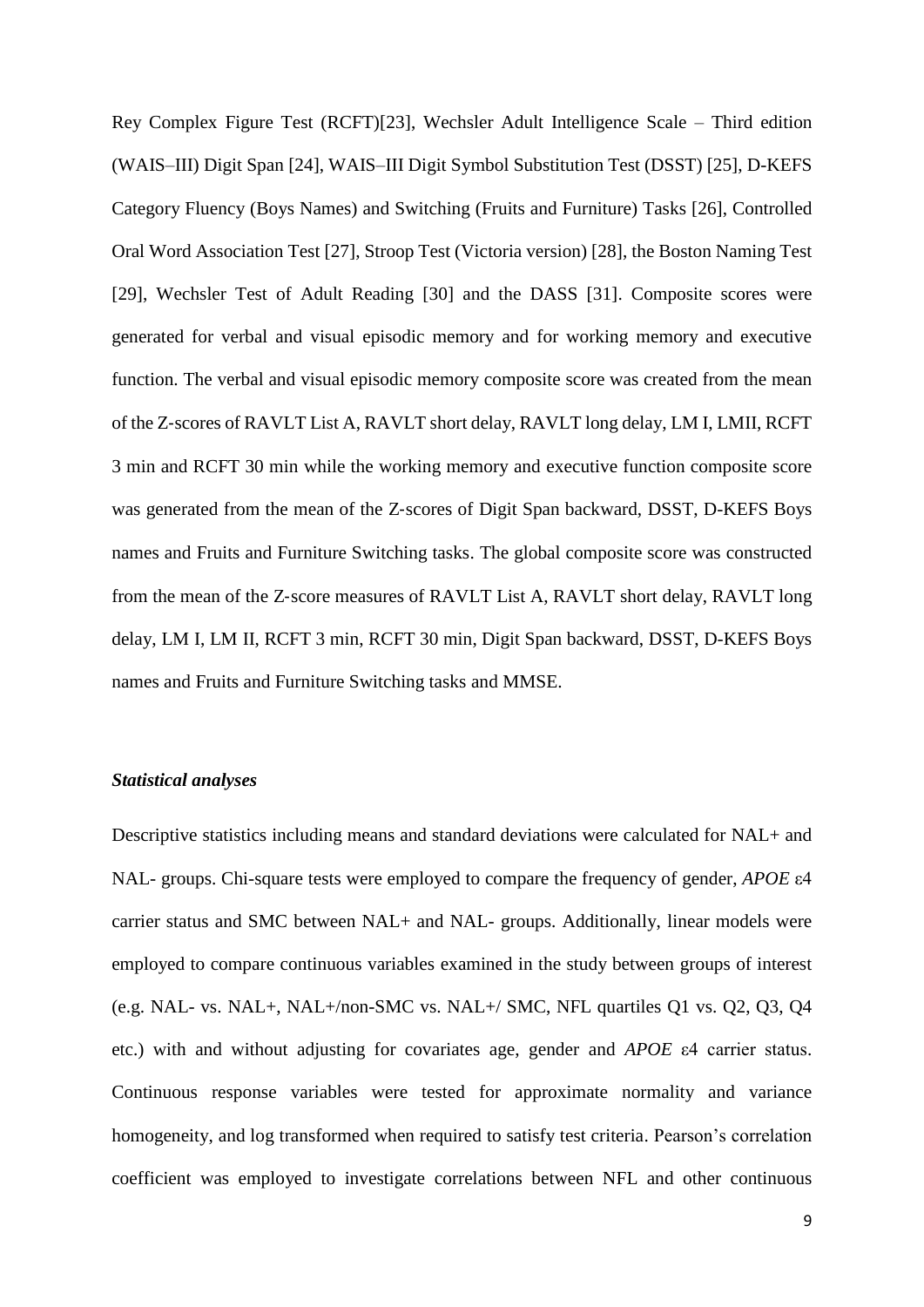variables of interest, except for the correlation between NFL and MMSE where Spearman's correlation was used. Partial correlations were used when associations investigated were adjusted for age. All analyses were carried out using IBM® SPSS® Version 23.

## **Results**

Demographic characteristics of study participants have been represented in Table 1, wherein no significant differences were observed between NAL- and NAL+ participants, except for the expected observation of a significantly higher *APOE* ε4 carrier frequency in the NAL+ group.

Plasma NFL was observed to correlate with age  $(r=.533, p<.0001)$  while no significant association between plasma NFL was observed with education (r= -.004, p=.965), gender (mean±SD: males, 39.26±20.55 pg/mL; females, 35.02±16.30 pg/mL; p=.268) or *APOE* ε4 carriage (mean $\pm$ SD: non-carriers, 37.49 $\pm$ 18.29 pg/mL; carriers, 32.18 $\pm$ 15.39 pg/mL; p=.226).

Plasma NFL was not observed to be significantly elevated in NAL+ participants (or preclinical AD) compared to NAL- participants (mean±SD: NAL-, 35.23±17.27 pg/mL; NAL+, 38.50±18.75 pg/mL) with (p=.563) and without (p=.384) adjusting for age, gender and *APOE*  ε4, however, a trend of elevated plasma NFL concentrations was observed in NAL+ SMC compared to NAL+ non-SMC, adjusting for age, gender and *APOE* ε4 carrier status (mean±SD, NAL+/non-SMC (n=10): 31.50±12.57 pg/mL, NAL+/SMC (n=25): 41.30±20.26 pg/mL; p=.069).

Additionally, after stratifying the cohort into *APOE* ε4 carriers (n=21) and non-carriers (n=79), within the *APOE* ε4 non-carrier subset, participants carrying NFL concentrations lying within quartile 1 were observed to have significantly lower NAL  $(1.15\pm0.13)$  compared to those in quartiles 3 (1.32 $\pm$ 0.29, p=.031) and 4 (1.38 $\pm$ 0.32, p=.006, Figure 1). However, after adjusting for age, significance disappeared between quartile 1 and 3, and only a trend remained between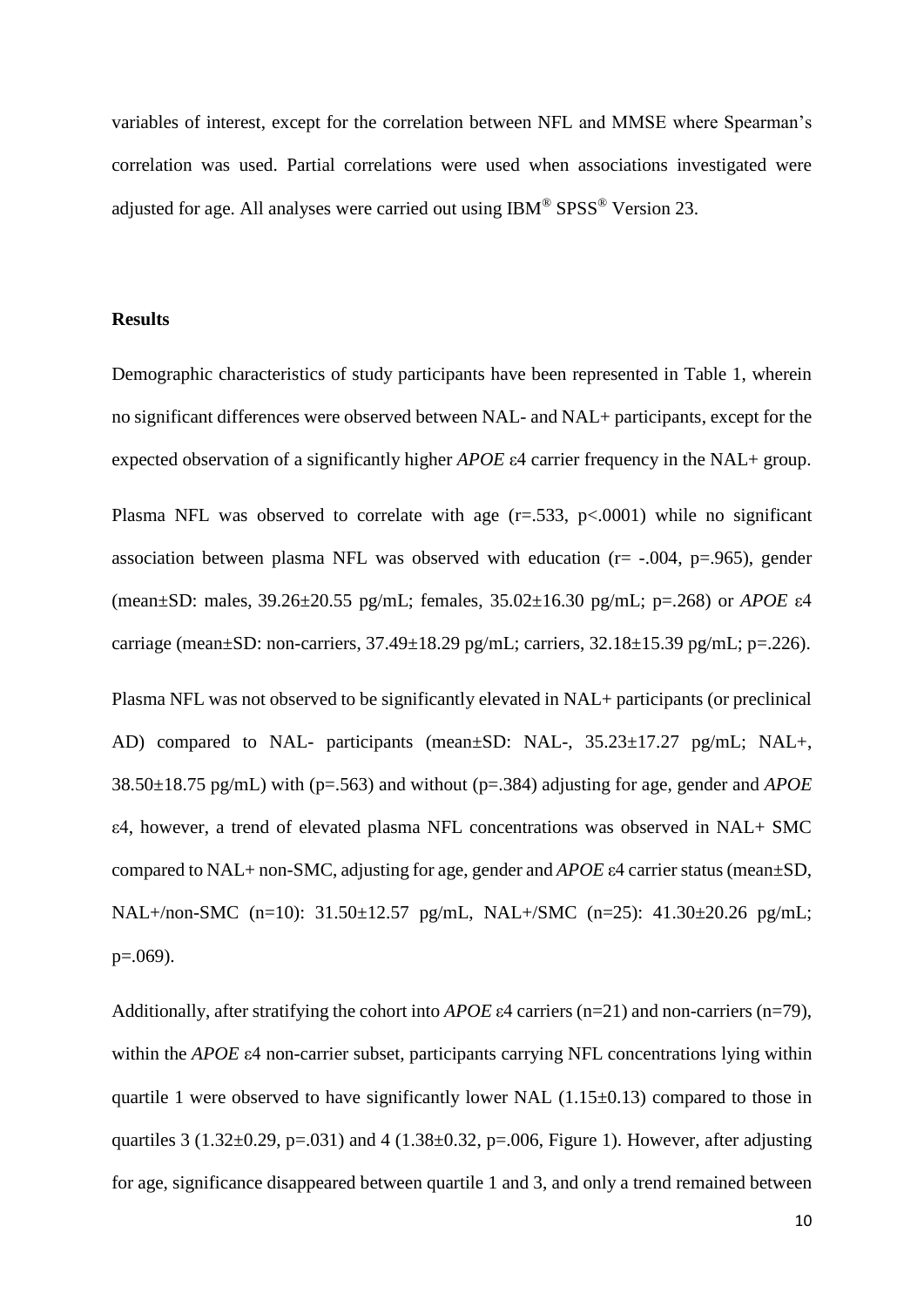quartile 1 and 4 ( $p=0.068$ ), likely due to the strong correlation between NFL and age, confounding associations of NFL with other age-related outcomes within the scope of this modest sample size.

Plasma NFL correlated inversely with verbal and visual episodic memory ( $r = -0.305$ ,  $p = 0.002$ ) and working memory and executive function ( $r = -0.357$ ,  $p = 0.0002$ ) in all participants (Figure 2). Plasma NFL was also observed to correlate inversely with global cognition assessed via MMSE  $(r=-.326, p=.001)$  and the global composite score  $(r=-.407, p<.0001)$  (Figure 2). On adjusting for age, plasma NFL continued to significantly correlate inversely with working memory and executive function ( $r = -.200$ ,  $p = .047$ ) and the global composite score ( $r = -.223$ ,  $p = .026$ ).

## **Discussion**

Plasma NFL concentrations were not significantly elevated in cognitively normal elderly NAL+ versus NAL- participants. Our findings are in line with those reported by Mattsson and colleagues wherein no significant difference in plasma NFL was observed between NAL- (based on CSF A $\beta$ 42  $\geq$ 192 ng/L, n=71) and NAL+ (based on CSF A $\beta$ 42 <192 ng/L, n=41) cognitively normal participants [11]. Furthermore, associations between brain atrophy and plasma (and CSF) NFL concentrations reported previously in MCI, AD (and cognitively normal) individuals with both high and low CSF Aβ load [32], indicate that NFL is a general neurodegeneration biomarker, with high levels in many disorders such as PSP and FTD (Ref – se intro), which also is consistent with the observations of NFL between NAL+ and NALparticipants in the current study. However, we observed a trend of elevated plasma NFL in SMC compared to non-memory complainers within the NAL+ subset employed in the current study - the cohort subset likely to be the most advanced in the preclinical AD pathogenesis trajectory.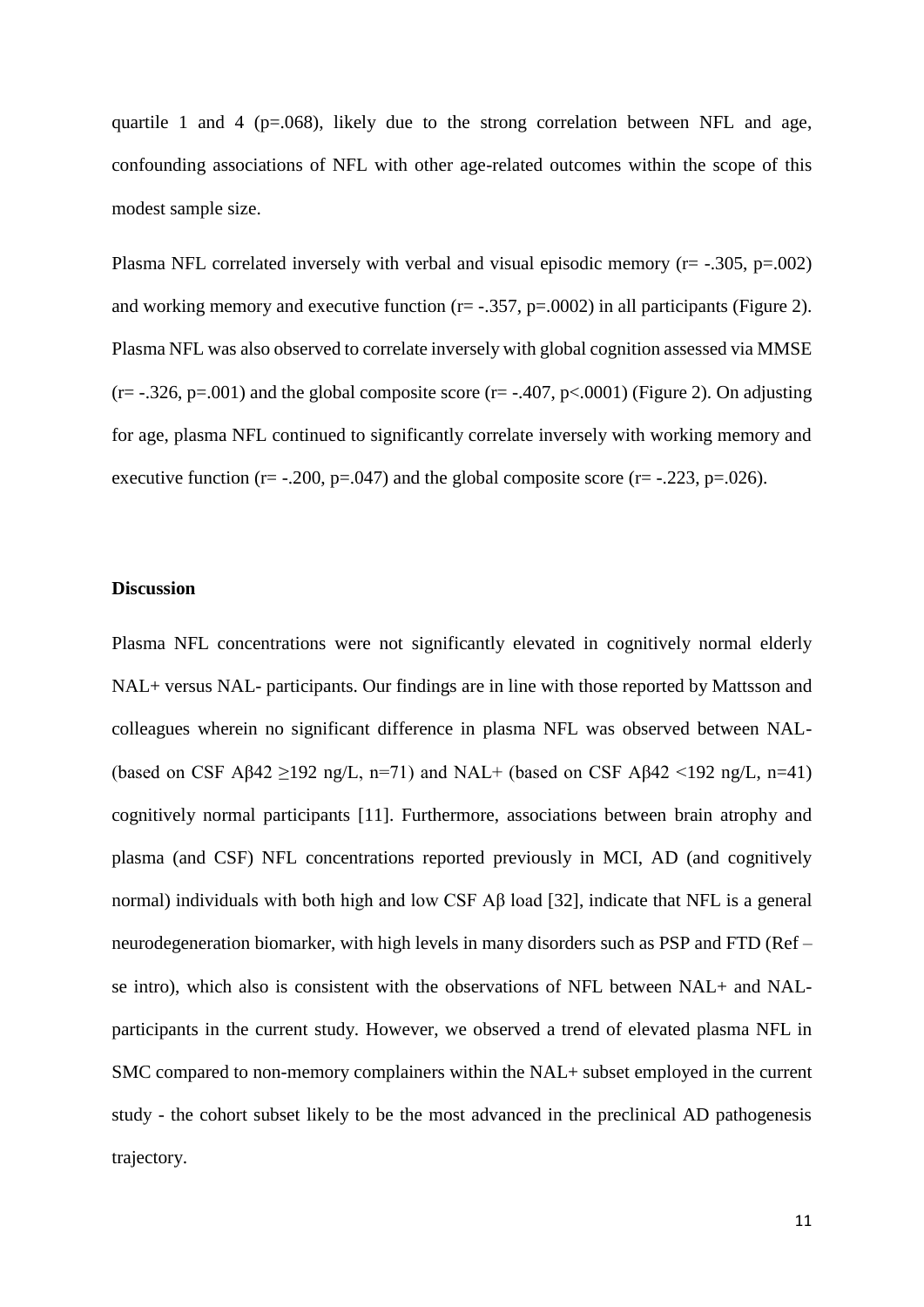Interestingly, Mattsson and colleagues, also observed that MCI and AD *APOE* ε4 non-carriers had significantly higher plasma NFL concentrations compared to ε4 carriers. Within the current study as well, *APOE* ε4 non-carriers had a higher mean plasma NFL (37.49 pg/ml) compared to *APOE* ε4 carriers (32.18 pg/ml), although it did not reach significance presumably due to the relatively small numbers in the latter group. However, within the *APOE* ε4 non-carrier cohort subset, a trend of higher NAL was observed in participants with plasma NFL lying within Q3 and Q4 compared to Q1, suggesting that the onset of axonal cytoskeletal disruption may commence as early as this preclinical phase of AD.

Within the current study we did not observe a significant correlation between plasma NFL and hippocampal atrophy (data not shown): an observation in line with findings reported by Pereira and colleagues, wherein plasma NFL was associated with brain atrophy only in symptomatic cases, while CSF NFL concentrations were associated with brain atrophy in AD, MCI and cognitively normal subjects[32]. Similar observations have also been reported in the autosomal dominant form of AD (ADAD) by Weston and colleagues [12]. No association between plasma NFL and neocortical glucose metabolism (data not shown) was observed within the current cross-sectional study, which is in agreement with the findings reported by Mattsson and colleagues [11].

Plasma NFL was observed to correlate strongly with age in the present study. This correlation is consistent with previous studies reporting significant correlations between age and NFL in both, CSF and plasma (or serum) from healthy controls, individuals with pre-symptomatic neurodegenerative disease and within cohorts comprising healthy controls, MCI and AD patients [3, 7, 9, 11, 33, 34].

Additionally, plasma and CSF NFL concentrations have previously been reported to be inversely associated with MMSE, the AD assessment scale–cognitive subscale, Clinical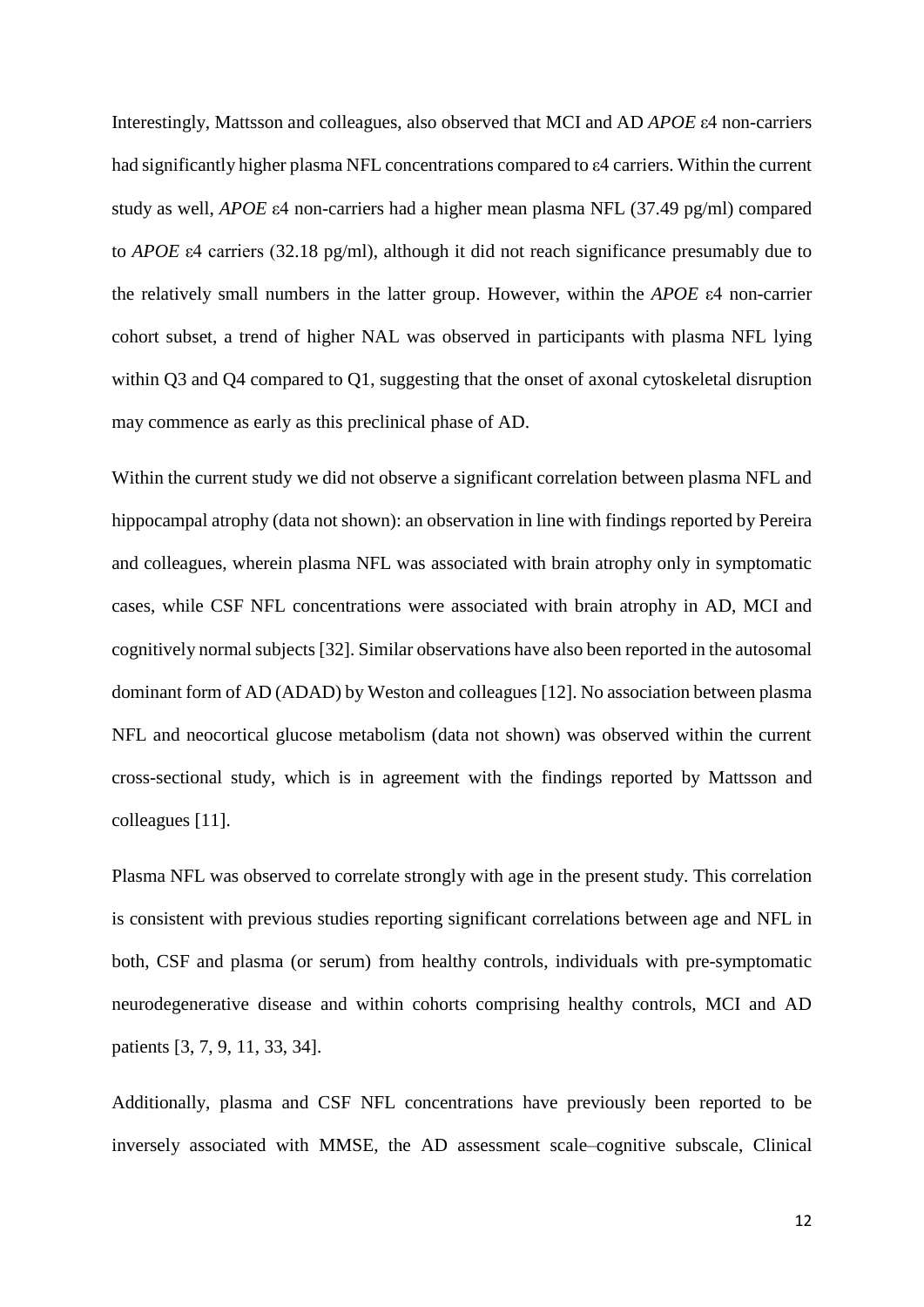Dementia Rating Scale and the Trail Making Test-B scores in participants with MCI, sporadic AD, ADAD and bipolar disorder [3, 11, 12, 35]. The current study also observed that plasma NFL correlated inversely with cognitive performance, particularly, verbal and visual episodic memory, executive function and working memory and global cognition suggesting that higher plasma NFL concentrations are associated with inferior cognitive performance in elderly individuals with normal global cognition as well.

We acknowledge that the current study has limitations with regard to its relatively modest sample size. However, the present study also has its strengths given that it utilizes a highly characterised, cognitively normal cohort with a representative proportion of preclinical AD individuals, in agreement with other established cohorts [36, 37], employing PET for NAL measurement, a stronger marker of AD neuropathology compared to CSF Aβ, as employed previously [11]. Additionally, the study also incorporates a comprehensive battery of neuropsychological tests and most importantly, a highly sensitive assay to measure plasma NFL. Further investigation of the association between NAL and NFL in cognitively normal elderly individuals via an orthogonal method, for example mass-spectrometry (MS), may be employed for validation given the differences between immune-assay based techniques and MS: Immune-based methods detect both modified and unmodified members of a specific protein species, as well as possible oligomeric forms. but also potentially bind to other offtarget proteins in the sample, as the monoclonal antibody recognises an epitope which may also be presented in an unrelated protein. In contrast, the exact primary sequence of the peptide being measured is known in MS, however this technology only measures those peptides that are unmodified therefore restricting itself to a subset of all the isoforms of a specific protein carrying that sequence. Additionally, differences between native folded protein and denatured protein also contribute to disparities in measurements of the same protein employing orthogonal techniques.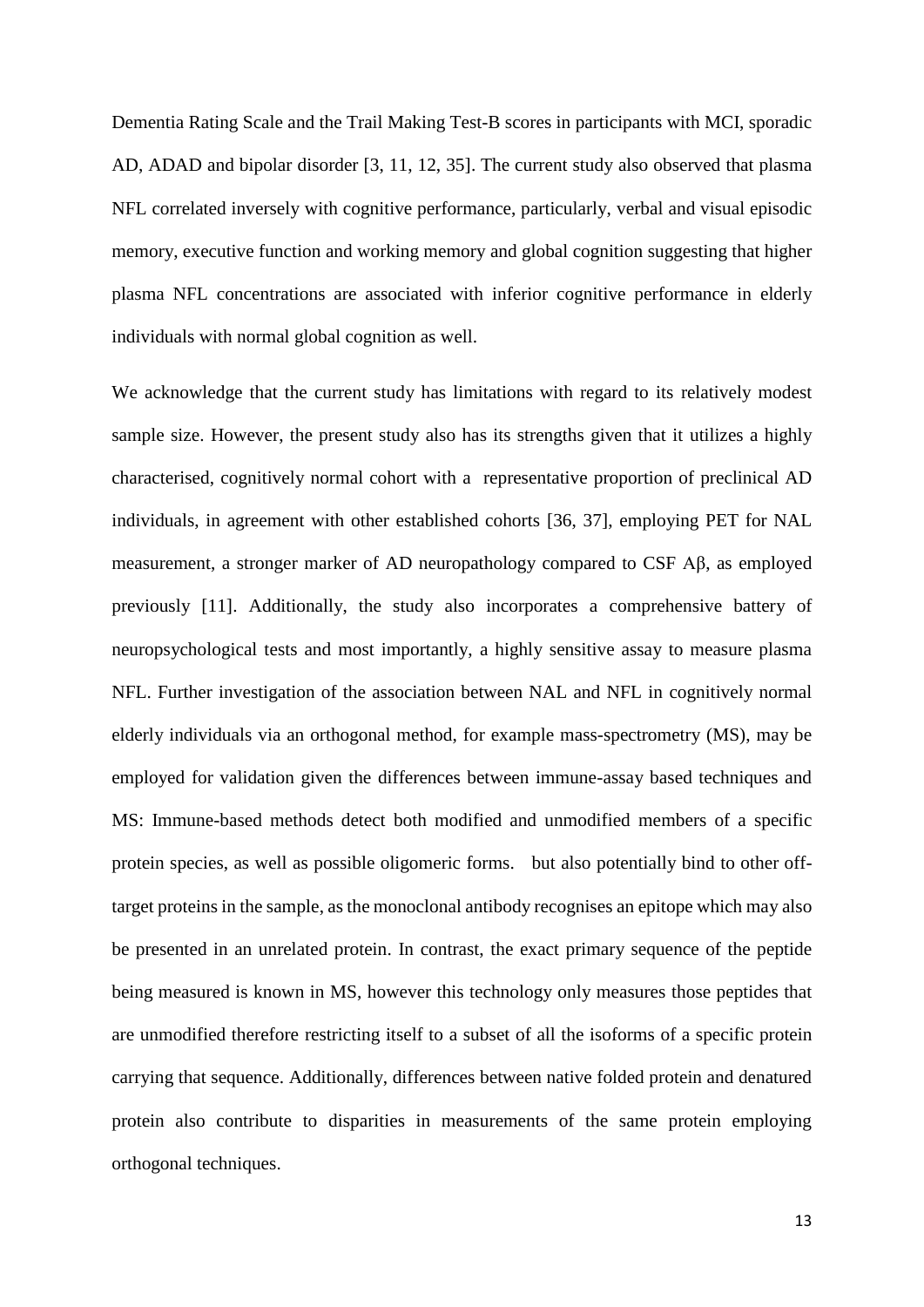To summarise, plasma NFL was not significantly higher in NAL+ versus NAL- cognitively normal elderly individuals, however a trend of elevated plasma NFL was observed within the NAL+ SMC (the cohort subset likely to be the farthest in the preclinical AD pathogenesis trajectory), indicating onset of axonal injury occurs well before the onset of clinical AD symptoms. Additionally, significant associations were observed between plasma NFL and neuropsychometric parameters representing visual and verbal memory, executive function and working memory and global cognition, in the current study. Our current plasma NFL observations along with those previously published indicate that plasma NFL alterations begin to manifest within the end stage of preclinical AD, and while NFL is not a sufficient standalone marker for preclinical and clinical AD, it has the potential to serve as an early marker of neurodegeneration. Moreover, given that plasma NFL correlated with cognition, it is a promising biomarker for disease progression and for monitoring disease modifying therapies, reaffirming the potential of elevated plasma NFL as a marker of progressive neurodegeneration.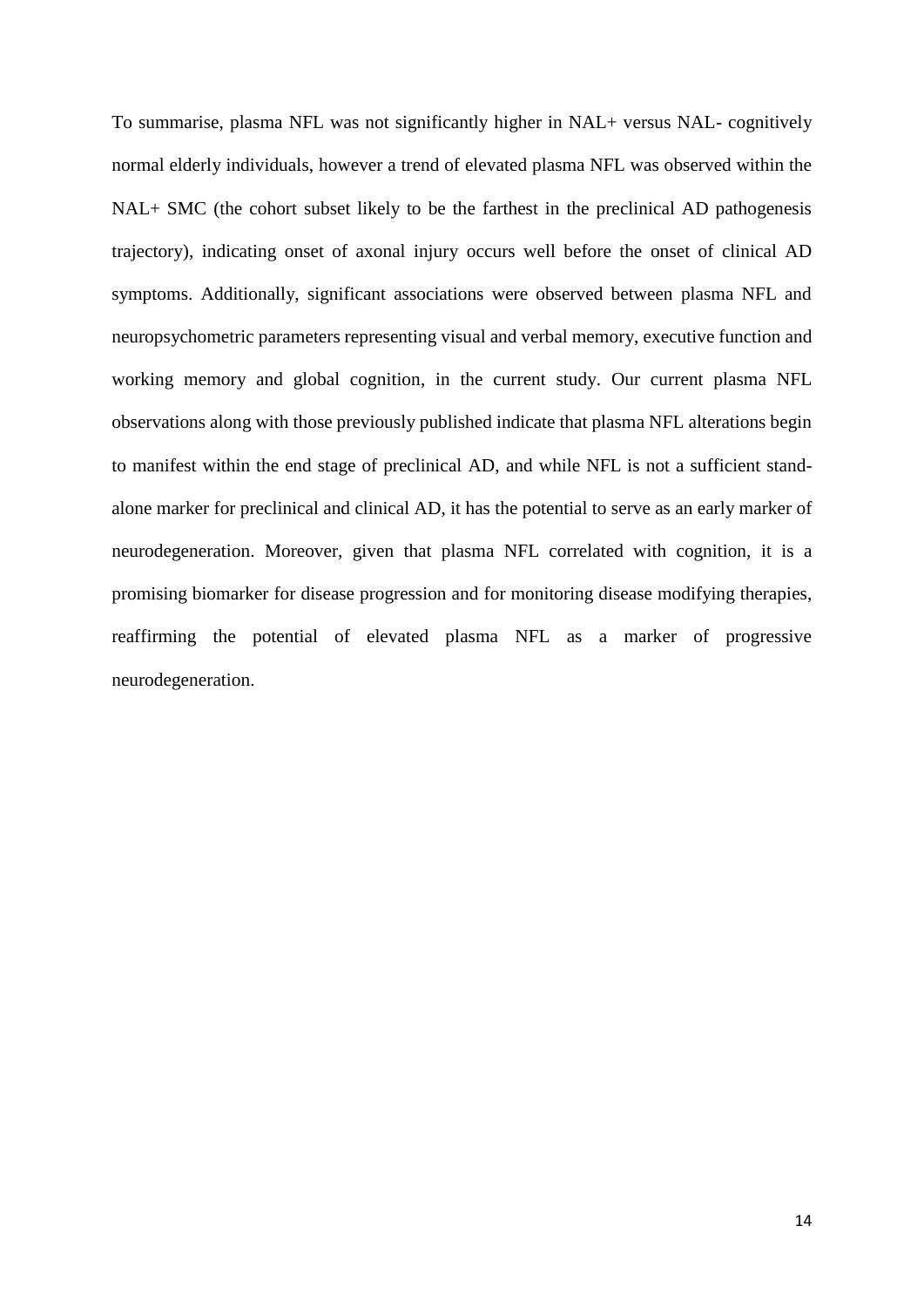## **Acknowledgements**

This study was funded by the Anglicare, Sydney, the Australian Alzheimer Research Foundation (AARF), Perth, the Swedish Research Council (grant #2017-00915 and #2013- 2546), the Swedish Alzheimer Foundation (grant #AF-553101), the Torsten Söderberg Professorship in Medicine at the Royal Swedish Academy of Sciences, the Knut and Alice Wallenberg Foundation and LUA/ALF VGR project (grant #ALFGBG-715986 and 720931), and the KaRa Institute of Neurological Diseases (KaRa MINDS), Sydney. We thank the participants and their families for their participation and cooperation, and the Anglicare, KaRa MINDS and AARF research and support staff for their contributions to this study. We specially thank Ms. Emma Toovey, Ms. Kate Fredericks, Ms. Bethany Ball and Ms. Catherine Brown for their contributions to this study. We also thank the staff of the Macquarie Medical Imaging centre in Macquarie University Hospital, Sydney, for their contributions. KG is a recipient of the Cooperative Research Centre for Mental Health top-up scholarship. Florbetaben is a proprietary PET radiopharmaceutical owned by Piramal Imaging SA. For this study, Florbetaben was manufactured and supplied under GMP conditions by Cyclotek (Aust) Pty Ltd.

## **Conflict of interest**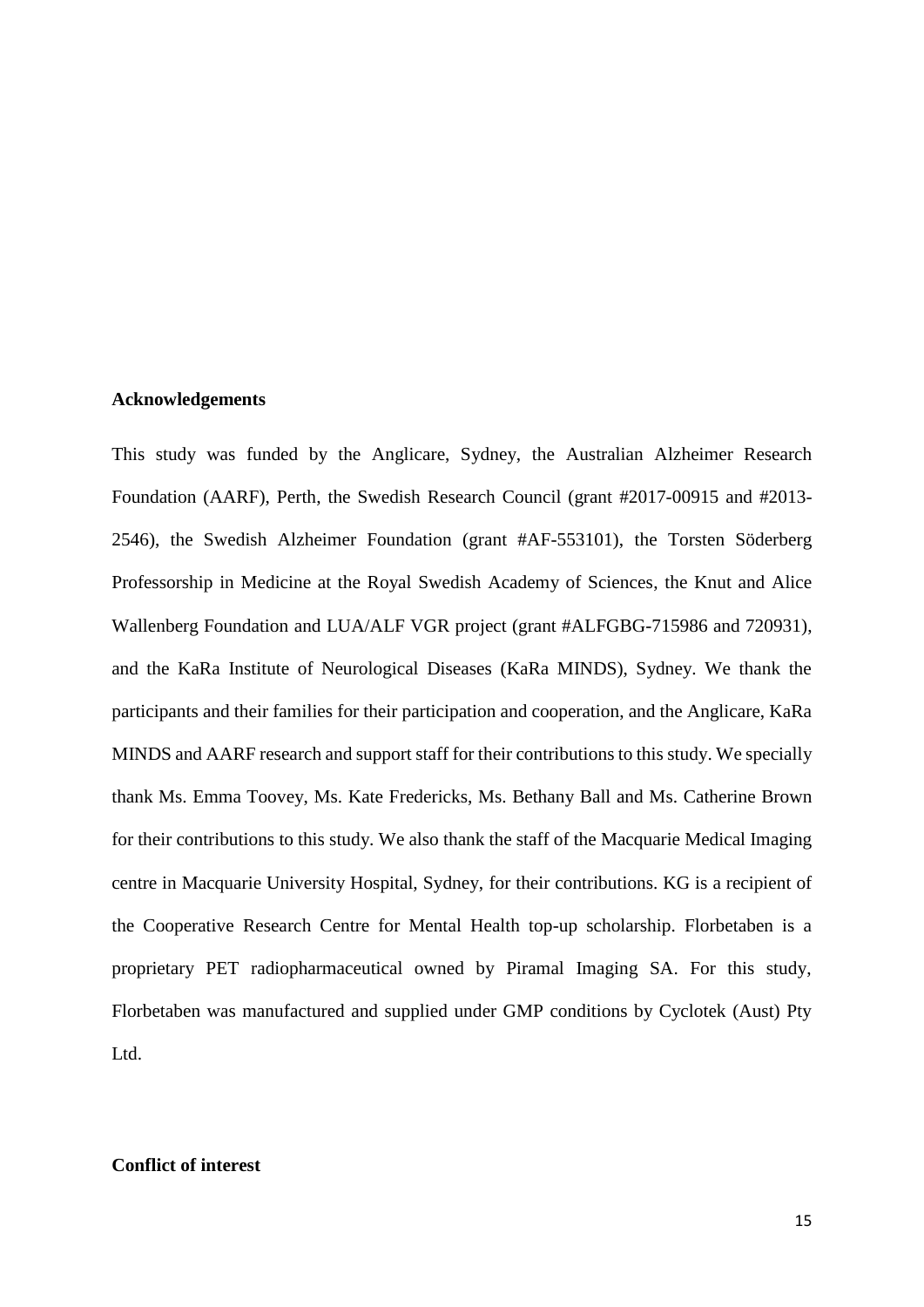KG and RNM are co-founders of the KaRa Institute of Neurological Diseases. RNM is the Founder of Alzhyme and owns stock in Alzhyme. HRS has received personal compensation for previous activities with Pfizer and currently with Takeda Pharmaceuticals. KB has served as a consultant or at advisory boards for Alzheon, BioArctic, Biogen, Eli Lilly, Fujirebio Europe, IBL International, Merck, Novartis, Pfizer, and Roche Diagnostics, and is a co-founder of Brain Biomarker Solutions in Gothenburg AB, a GU Ventures-based platform company at the University of Gothenburg. HZ has served at advisory boards of Roche Diagnostics and Eli Lilly, has received travel support from Teva and is a co-founder of Brain Biomarker Solutions in Gothenburg AB, a GU Ventures-based platform company at the University of Gothenburg.

## **References**

- [1] Petzold A (2005) Neurofilament phosphoforms: surrogate markers for axonal injury, degeneration and loss. *J Neurol Sci* **233**, 183-198.
- [2] Gaiottino J, Norgren N, Dobson R, Topping J, Nissim A, Malaspina A, Bestwick JP, Monsch AU, Regeniter A, Lindberg RL, Kappos L, Leppert D, Petzold A, Giovannoni G, Kuhle J (2013) Increased neurofilament light chain blood levels in neurodegenerative neurological diseases. *PLoS One* **8**, e75091.
- [3] Zetterberg H, Skillback T, Mattsson N, Trojanowski JQ, Portelius E, Shaw LM, Weiner MW, Blennow K, Alzheimer's Disease Neuroimaging I (2016) Association of Cerebrospinal Fluid Neurofilament Light Concentration With Alzheimer Disease Progression. *JAMA Neurol* **73**, 60-67.
- [4] Backstrom DC, Eriksson Domellof M, Linder J, Olsson B, Ohrfelt A, Trupp M, Zetterberg H, Blennow K, Forsgren L (2015) Cerebrospinal Fluid Patterns and the Risk of Future Dementia in Early, Incident Parkinson Disease. *JAMA Neurol* **72**, 1175-1182.
- [5] Zetterberg H, Jacobsson J, Rosengren L, Blennow K, Andersen PM (2007) Cerebrospinal fluid neurofilament light levels in amyotrophic lateral sclerosis: impact of SOD1 genotype. *Eur J Neurol* **14**, 1329-1333.
- [6] Scherling CS, Hall T, Berisha F, Klepac K, Karydas A, Coppola G, Kramer JH, Rabinovici G, Ahlijanian M, Miller BL, Seeley W, Grinberg LT, Rosen H, Meredith J, Jr., Boxer AL (2014) Cerebrospinal fluid neurofilament concentration reflects disease severity in frontotemporal degeneration. *Ann Neurol* **75**, 116-126.
- [7] van Eijk JJ, van Everbroeck B, Abdo WF, Kremer BP, Verbeek MM (2010) CSF neurofilament proteins levels are elevated in sporadic Creutzfeldt-Jakob disease. *J Alzheimers Dis* **21**, 569- 576.
- [8] Zhou W, Zhang J, Ye F, Xu G, Su H, Su Y, Zhang X, Alzheimer's Disease Neuroimaging I (2017) Plasma neurofilament light chain levels in Alzheimer's disease. *Neurosci Lett* **650**, 60-64.
- [9] Meeter LH, Dopper EG, Jiskoot LC, Sanchez-Valle R, Graff C, Benussi L, Ghidoni R, Pijnenburg YA, Borroni B, Galimberti D, Laforce RJ, Masellis M, Vandenberghe R, Ber IL, Otto M, van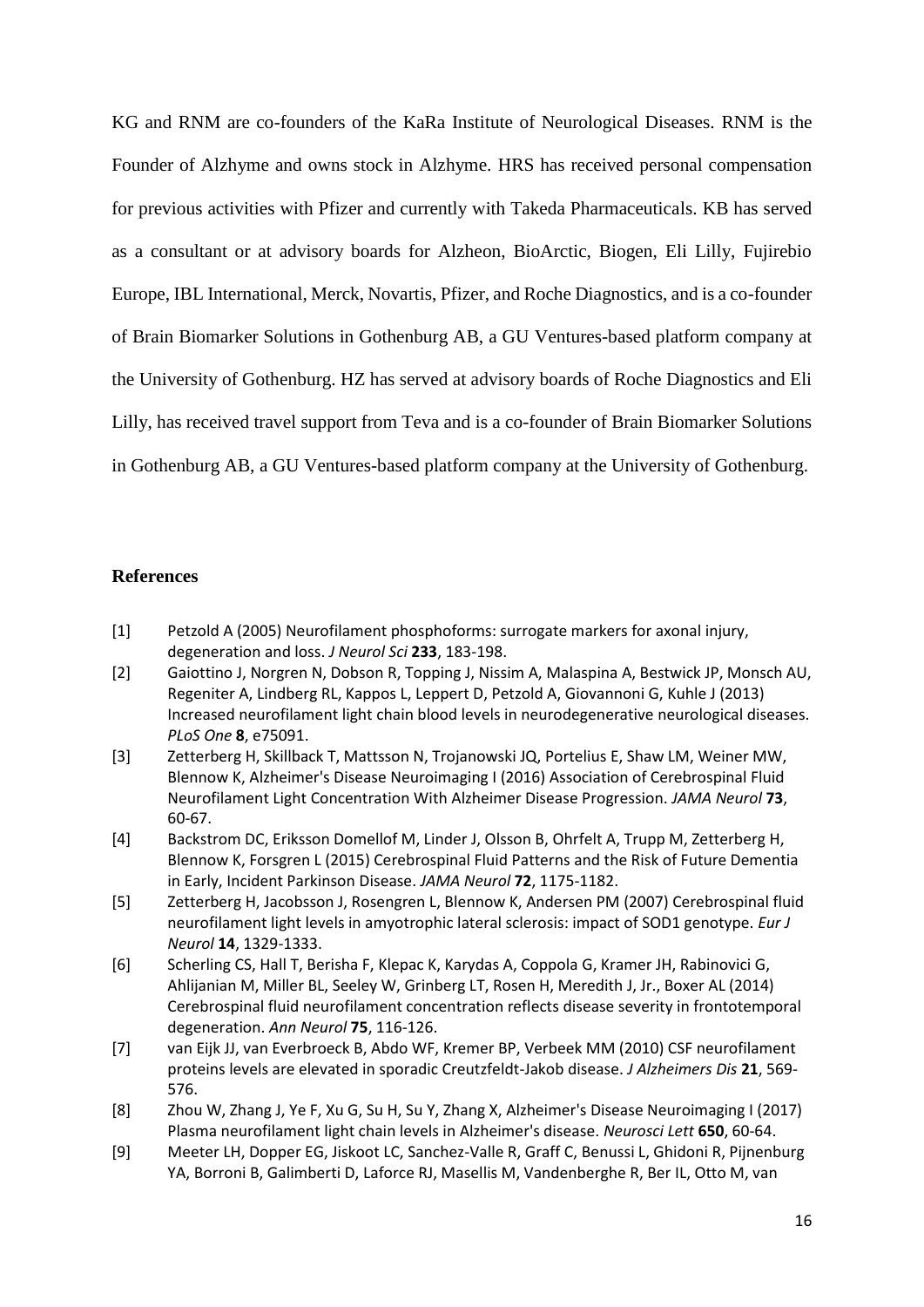Minkelen R, Papma JM, Rombouts SA, Balasa M, Oijerstedt L, Jelic V, Dick KM, Cash DM, Harding SR, Jorge Cardoso M, Ourselin S, Rossor MN, Padovani A, Scarpini E, Fenoglio C, Tartaglia MC, Lamari F, Barro C, Kuhle J, Rohrer JD, Teunissen CE, van Swieten JC (2016) Neurofilament light chain: a biomarker for genetic frontotemporal dementia. *Ann Clin Transl Neurol* **3**, 623-636.

- [10] Rohrer JD, Woollacott IO, Dick KM, Brotherhood E, Gordon E, Fellows A, Toombs J, Druyeh R, Cardoso MJ, Ourselin S, Nicholas JM, Norgren N, Mead S, Andreasson U, Blennow K, Schott JM, Fox NC, Warren JD, Zetterberg H (2016) Serum neurofilament light chain protein is a measure of disease intensity in frontotemporal dementia. *Neurology* **87**, 1329-1336.
- [11] Mattsson N, Andreasson U, Zetterberg H, Blennow K, Alzheimer's Disease Neuroimaging I (2017) Association of Plasma Neurofilament Light With Neurodegeneration in Patients With Alzheimer Disease. *JAMA Neurol* **74**, 557-566.
- [12] Weston PSJ, Poole T, Ryan NS, Nair A, Liang Y, Macpherson K, Druyeh R, Malone IB, Ahsan RL, Pemberton H, Klimova J, Mead S, Blennow K, Rossor MN, Schott JM, Zetterberg H, Fox NC (2017) Serum neurofilament light in familial Alzheimer disease: A marker of early neurodegeneration. *Neurology* **89**, 2167-2175.
- [13] Goozee K, Chatterjee P, James I, Shen K, Sohrabi HR, Asih PR, Dave P, Ball B, ManYan C, Taddei K, Chung R, Garg ML, Martins RN (2017) Alterations in erythrocyte fatty acid composition in preclinical Alzheimer's disease. *Sci Rep* **7**, 676.
- [14] Crook TH, 3rd, Feher EP, Larrabee GJ (1992) Assessment of memory complaint in ageassociated memory impairment: the MAC-Q. *Int Psychogeriatr* **4**, 165-176.
- [15] Rossetti HC, Lacritz LH, Cullum CM, Weiner MF (2011) Normative data for the Montreal Cognitive Assessment (MoCA) in a population-based sample. *Neurology* **77**, 1272-1275.
- [16] McKhann GM, Knopman DS, Chertkow H, Hyman BT, Jack CR, Jr., Kawas CH, Klunk WE, Koroshetz WJ, Manly JJ, Mayeux R, Mohs RC, Morris JC, Rossor MN, Scheltens P, Carrillo MC, Thies B, Weintraub S, Phelps CH (2011) The diagnosis of dementia due to Alzheimer's disease: recommendations from the National Institute on Aging-Alzheimer's Association workgroups on diagnostic guidelines for Alzheimer's disease. *Alzheimers Dement* **7**, 263-269.
- [17] Folstein MF, Folstein SE, McHugh PR (1975) "Mini-mental state". A practical method for grading the cognitive state of patients for the clinician. *J Psychiatr Res* **12**, 189-198.
- [18] Zhou L, Salvado O, Dore V, Bourgeat P, Raniga P, Macaulay SL, Ames D, Masters CL, Ellis KA, Villemagne VL, Rowe CC, Fripp J, Group AR (2014) MR-less surface-based amyloid assessment based on 11C PiB PET. *PLoS One* **9**, e84777.
- [19] Bourgeat P, Villemagne VL, Dore V, Brown B, Macaulay SL, Martins R, Masters CL, Ames D, Ellis K, Rowe CC, Salvado O, Fripp J, Group AR (2015) Comparison of MR-less PiB SUVR quantification methods. *Neurobiol Aging* **36 Suppl 1**, S159-166.
- [20] Goozee K, Chatterjee P, James I, Shen K, Sohrabi HR, Asih PR, Dave P, ManYan C, Taddei K, Ayton SJ, Garg ML, Kwok JB, Bush AI, Chung R, Magnussen JS, Martins RN (2017) Elevated plasma ferritin in elderly individuals with high neocortical amyloid-β load. *Molecular Psychiatry*.
- [21] Estevez-Gonzalez A, Kulisevsky J, Boltes A, Otermin P, Garcia-Sanchez C (2003) Rey verbal learning test is a useful tool for differential diagnosis in the preclinical phase of Alzheimer's disease: comparison with mild cognitive impairment and normal aging. *Int J Geriatr Psychiatry* **18**, 1021-1028.
- [22] Elwood RW (1991) The Wechsler Memory Scale-Revised: psychometric characteristics and clinical application. *Neuropsychol Rev* **2**, 179-201.
- [23] Meyers J, Meyers K ( 1995) Rey Complex FigureTest and Recognition Trial. Professional Manual. PsychologicalAssessment Resource, Inc.
- [24] Wechsler DA (1987) *Wechsler memory scale-revised.* , Psychological Corporation, New York.
- [25] Wechsler D (1997) *Wechsler Adult Intelligence Scale – III (WAIS-III) Administration and Scoring Manual.*, The Psychological Corporation, San Antonio, TX.